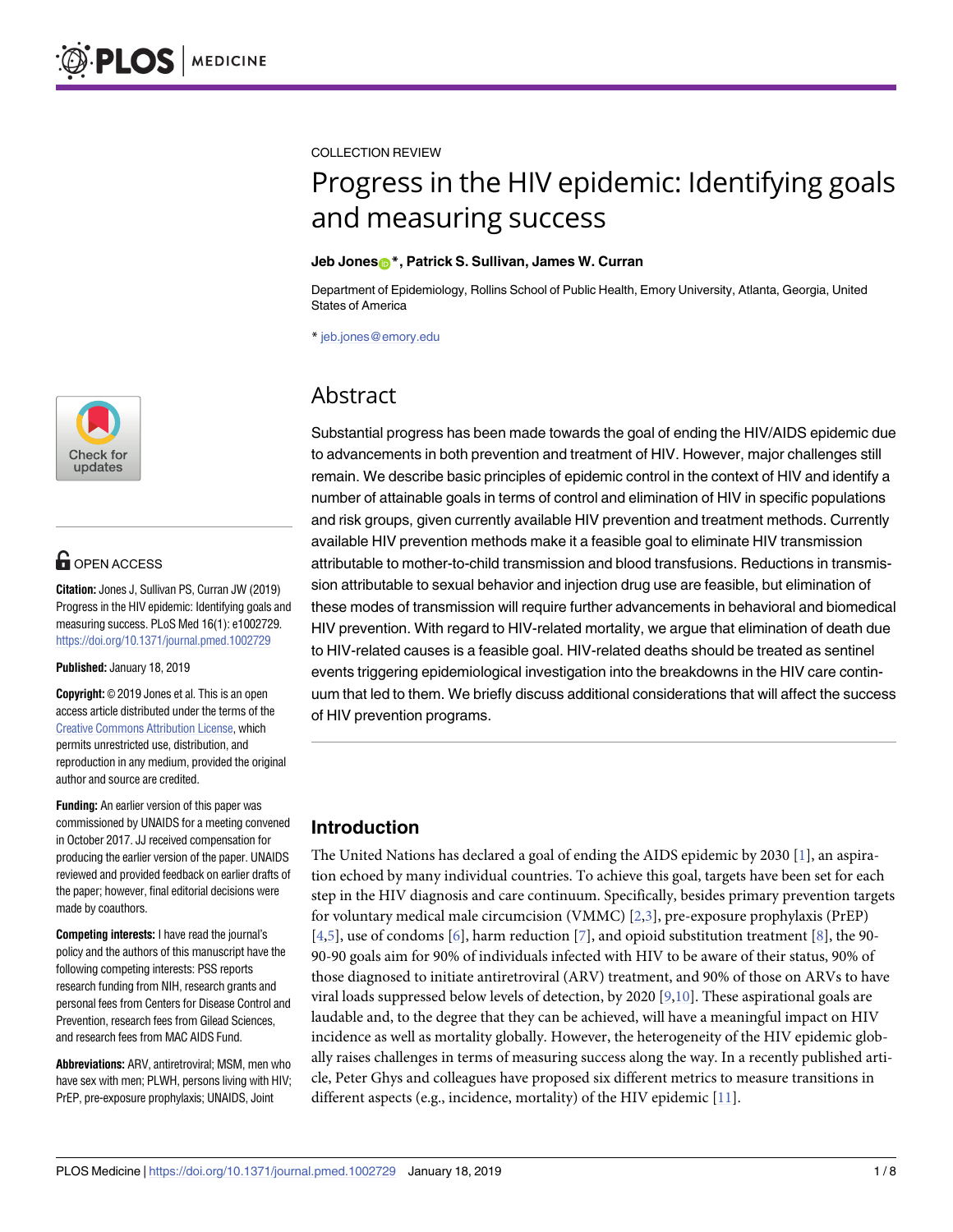<span id="page-1-0"></span>United Nations Programme on HIV/AIDS; VMMC, voluntary medical male circumcision.

**Provenance:** Not commissioned; externally peer reviewed

Differing definitions of what it means for the epidemic to be "over" or "under control" can lead to confusion among stakeholders and the public. It is crucial to define quantifiable goals that will be clearly understood and can be used to measure progress toward vanquishing HIV/ AIDS as a major public health problem. This will bring focus and provide benchmarks to measure success of HIV prevention and care programs globally. The purpose of this paper is to review concepts of epidemic control and apply them to the case of HIV. We identify aspirational but feasible goals for control and elimination of HIV transmission and HIV-related mortality. Finally, we will briefly discuss additional challenges and considerations that play an important role in controlling the HIV epidemic.

#### **Epidemiological principles**

Disease occurrence is typically measured in terms of incidence (all new cases of a disease during a given period of time) and prevalence (all existing cases of disease at a given point in time). Incidence and prevalence represent measures that we aspire to accurately count or estimate to characterize a certain disease at the population level. However, there are practical considerations, particularly with respect to HIV, that make estimating these measures difficult.

HIV incidence is difficult to measure because HIV infections are initially asymptomatic or cause minimal nonspecific symptoms. Therefore, most newly infected persons do not immediately seek HIV testing and are often diagnosed many months or years after infection. In addition, HIV infection is associated with a window period of one to three months, during which antibody tests cannot detect infection, meaning that early infection may be missed, even when people with very recent HIV infections are tested for antibodies to HIV. Because of these challenges, new infections are frequently measured in terms of new HIV diagnoses. Although this is a pragmatic approach, reporting diagnoses instead of incidence can be problematic in terms of understanding prevailing disease dynamics. For example, increases in diagnoses might be due to more effective HIV testing campaigns that identify previously undiagnosed individuals. The proportion of new diagnoses that occur among individuals with CD4 cell counts *<*350 (i.e., late-stage diagnosis) highlight the fact that many new diagnoses are not new cases of HIV. For example, a 2015 Dutch study found that 28% of men who have sex with men (MSM) had a CD4 count *<*350 at the time of diagnosis [\[12\]](#page-7-0). Similarly, the proportion of late-stage diagnoses in a 2013 South African study was 34% [[13](#page-7-0)]. It is a goal to reduce the time between HIV infection and HIV diagnosis in order for persons to access ARV treatment and to reduce incident infections. As an alternative to using new HIV diagnoses as a proxy for HIV incidence, statistical modeling methods can be used to obtain estimates of HIV incidence in general and within specific populations [[14](#page-7-0),[15](#page-7-0)].

In the absence of curative therapy, HIV is a lifelong infection. Thus, prevalence measures alone cannot provide a meaningful indication of changes in the epidemic in the short or near term; changes in prevalence must be interpreted in the context of HIV incidence, treatment outcomes, and mortality. Reducing HIV transmission and incidence requires identifying and counselling persons with HIV infection and providing lifelong ARV treatment in order to decrease the probability of transmission of the virus and reduce HIV-associated mortality, in addition to increasing coverage of primary HIV prevention methods among those at risk of infection. Programmatically, these are costly endeavors; estimates suggest that the cost of mounting a comprehensive AIDS response will be US\$26–\$36 billion annually [[1](#page-6-0),[10](#page-6-0)[,16\]](#page-7-0).

Standard measures of epidemic control include control, elimination, eradication, and extinction (**[Box](#page-2-0) 1**) [\[17,18\]](#page-7-0). These measures represent increasing levels of success with respect to ending disease incidence. The language surrounding epidemic control can be confusing, because the terms describing each level of control have common and imprecise meanings in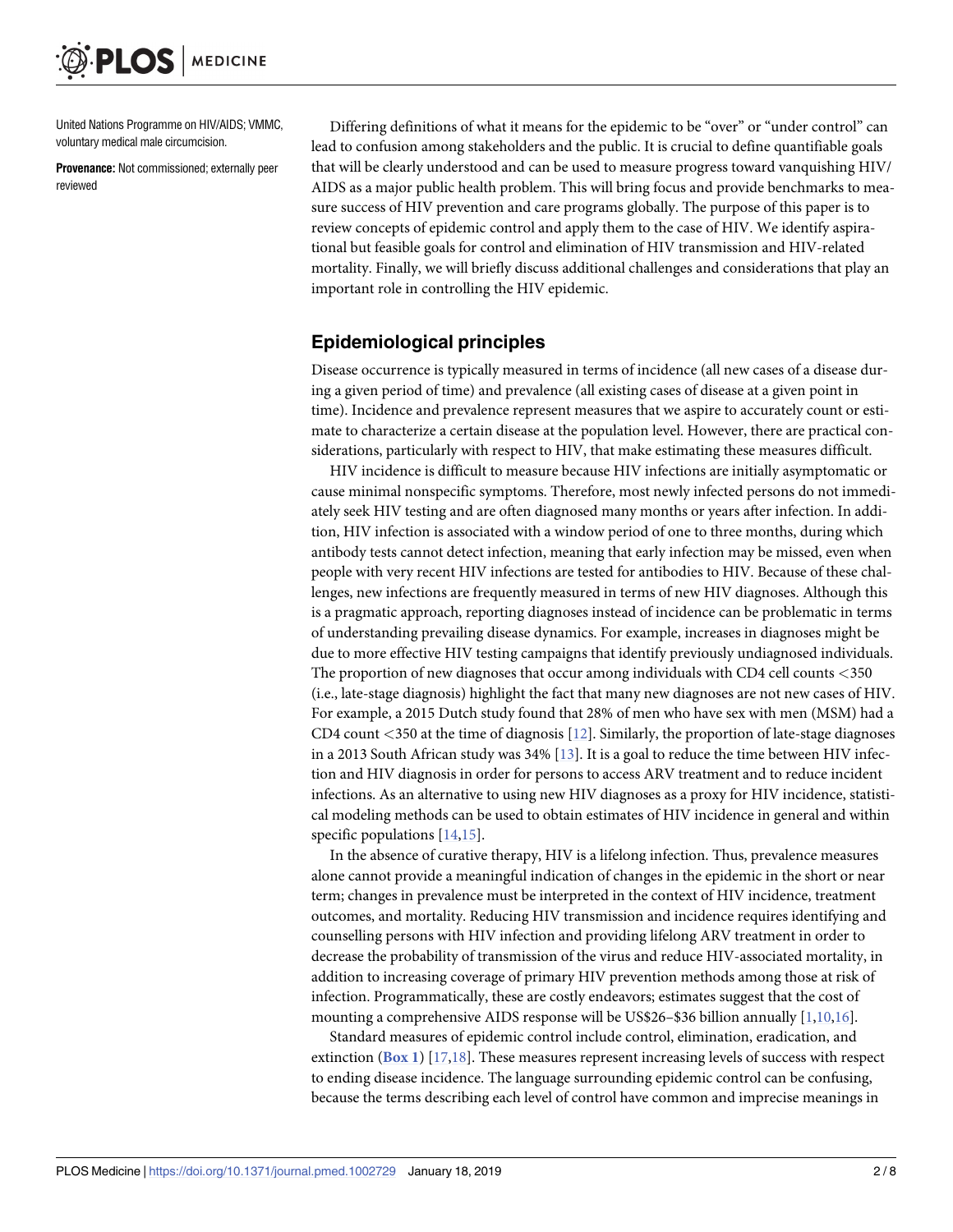<span id="page-2-0"></span>colloquial language. In this paper, we use the words control, elimination, eradication, and extinction only in accord with their technical definitions.

#### Box 1. Relationship between incidence, prevalence, and duration of disease under steady state

Prevalence = Incidence \* Average duration of disease

This equation demonstrates that reductions in prevalence can be achieved by reducing incidence of a disease or the average duration of a disease. Conversely, increases in incidence or duration will increase prevalence. This is why public health successes, such as increasing coverage of ARV therapy, which increases the average duration of HIV infection by extending the life span, leads to increases in HIV prevalence.

#### Measures of disease control

Control: reduction of disease incidence, prevalence, or mortality in a geographically defined area to a locally acceptable level via effective interventions.

Elimination: complete cessation of incidence in a geographically defined area. Because the disease-causing agent persists, elimination requires ongoing intervention to be maintained.

Eradication: complete removal of the disease-causing agent from the natural environment. The disease-causing agent might persist in controlled laboratory environments. Prevention interventions are no longer needed.

Extinction: complete removal of the disease-causing agent from all natural and laboratory environments.

## **Formulating goals for controlling the HIV epidemic**

HIV has unique characteristics that affect the interpretation and utility of standard measures of epidemic control. Any measurable goals that are put forward in terms of reducing incidence of HIV must take into account the biological and sociological characteristics of the epidemic. Because eradication requires that a disease-causing agent is entirely removed from the natural environment on a global scale, eradication of HIV will not be an attainable goal until a vaccine and cure are developed and uniformly utilized. **[Table](#page-3-0) 1** presents aspirational epidemic control goals in terms of HIV transmission and HIV mortality that are attainable using current prevention methods. Control of the HIV epidemic includes both primary prevention of HIV among those at risk of infection and treatment of persons living with HIV (PLWH) to prevent HIV-related mortality and reduce the risk of onward transmission. Although these are distinct processes, there are some overlapping approaches that contribute to both.

#### **HIV transmission**

Elimination achieved within a given geographic region by mode of transmission is defined as a reduction of incidence to zero. Unlike with eradication, the disease-causing agent continues to persist in the population, and prevention efforts are necessary to ensure that elimination persists. Elimination of incident infections could thus theoretically be achieved even as HIV prevalence persists, using existing prevention methods like treatment as prevention [\[19\]](#page-7-0), PrEP  $[4,5]$  $[4,5]$ , condoms  $[6]$  $[6]$  $[6]$ , VMMC  $[2,3]$ , harm reduction  $[7]$ , and opioid substitution programs  $[8]$ ,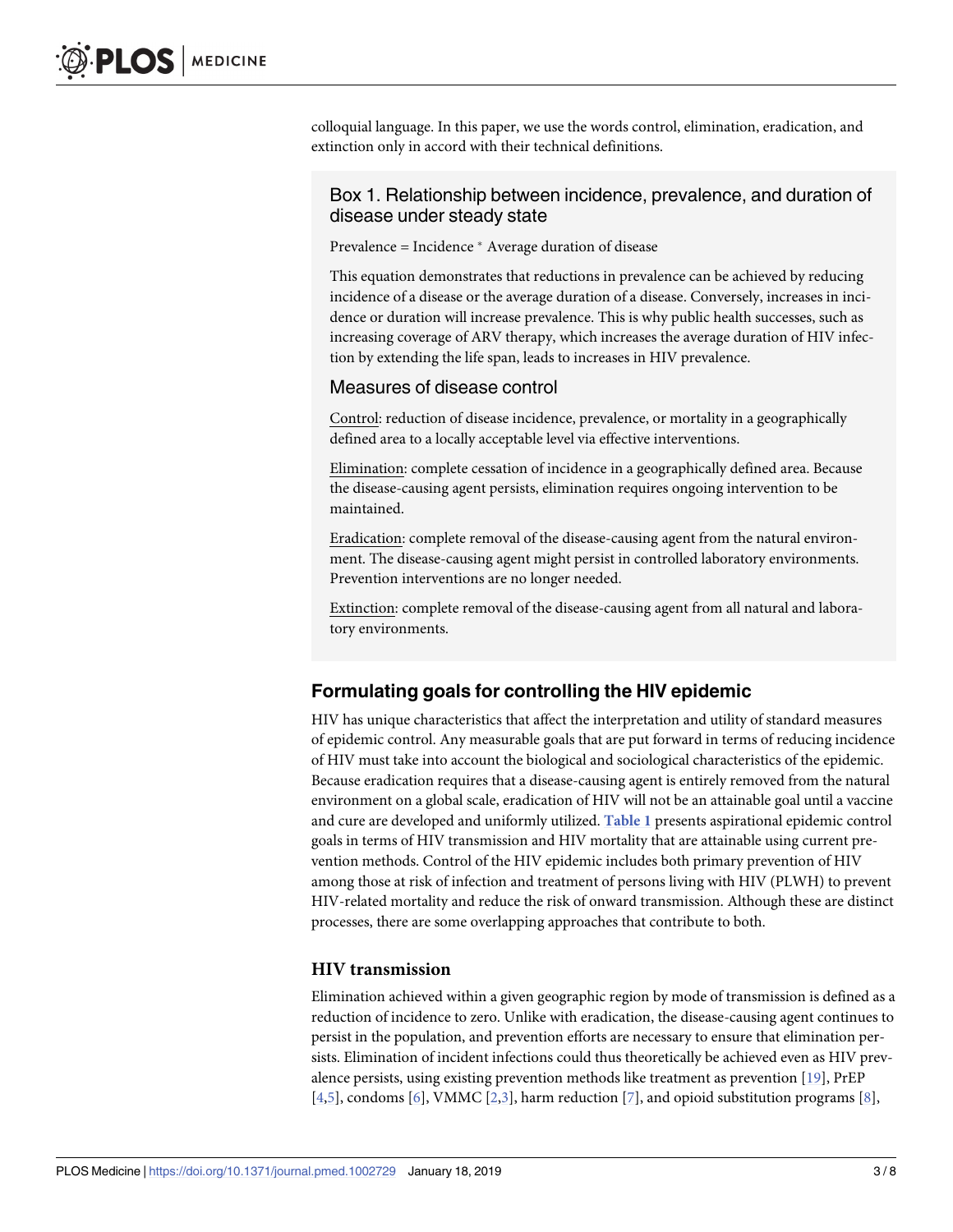|                          | Control                                                                                                                                                                                      |                                                                                                                                                                                 |
|--------------------------|----------------------------------------------------------------------------------------------------------------------------------------------------------------------------------------------|---------------------------------------------------------------------------------------------------------------------------------------------------------------------------------|
|                          | <b>HIV Transmission</b>                                                                                                                                                                      | <b>HIV</b> Mortality                                                                                                                                                            |
| Modes of<br>Transmission | Sexual<br>Injection drug use                                                                                                                                                                 | N/A-recommend goal of elimination (rather<br>than control) for HIV mortality                                                                                                    |
| Tools                    | PrEP<br>Condom use<br><b>VMMC</b><br><b>HIV</b> testing<br>Couples counseling and testing<br>ARV treatment and viral suppression<br>Needle exchange programs<br>Opioid substitution programs |                                                                                                                                                                                 |
| <b>Barriers</b>          | Stigma<br>Behavior change<br>Silent infections<br>Insufficient resources                                                                                                                     |                                                                                                                                                                                 |
|                          | Elimination                                                                                                                                                                                  |                                                                                                                                                                                 |
|                          | <b>HIV Transmission</b>                                                                                                                                                                      | <b>HIV Mortality</b>                                                                                                                                                            |
| Modes of<br>Transmission | Mother-to-child<br>Blood transfusion associated                                                                                                                                              | N/A                                                                                                                                                                             |
| Tools                    | Prenatal HIV testing<br>ARV therapy<br>Safe baby formula<br>Blood supply HIV testing                                                                                                         | HIV testing<br>ARV therapy                                                                                                                                                      |
| <b>Barriers</b>          | Awareness<br>Resources<br>Lack of availability of safe alternatives to<br>breastfeeding in some populations                                                                                  | Stigma<br>Resources<br>Adherence<br>Complementary services needed to support<br>adherence and treat comorbid conditions such as<br>substance abuse, tuberculosis, and hepatitis |
| Comments                 | Uniquely feasible opportunities to completely<br>eliminate HIV incidence attributable to these<br>two modes of transmission                                                                  | N/A                                                                                                                                                                             |

#### <span id="page-3-0"></span>**[Table](#page-2-0) 1. Aspirational but feasible goals for control and elimination of HIV incidence and HIV-related mortality based on existing methods.**

Abbreviations: ARV, antiretroviral; N/A, nonapplicable; PrEP, pre-exposure prophylaxis; VMMC, voluntary medical male circumcision.

<https://doi.org/10.1371/journal.pmed.1002729.t001>

but only if these interventions are universally and continually utilized over time. Thus, goals related to transmission differ by risk populations.

The aspirational goal of elimination of transmission is more feasible for transmission attributable to blood transfusions and mother-to-child transmission because prevention methods are currently available that are very effective [\[20,21](#page-7-0)], and because these modes of transmission largely occur within medical settings, in which interventions can be scaled up universally. HIV infections caused by blood transfusions can be eliminated by testing all donated blood. Mother-to-child transmission can be eliminated by HIV testing all pregnant women, by providing lifelong ARV therapy to mothers who are diagnosed, by providing appropriate prophylaxis at the time of birth, and by following the breastfeeding guidelines established by the World Health Organization [\[22\]](#page-7-0). Transmission events due to these causes should be investigated to understand where the breakdown in systems to identify mothers living with HIV and systems to protect infants occurred, so that necessary systems and policies can be put in place to ensure universal coverage of these prevention methods. Of note, new HIV infections among children had reduced 35% to 180,000 in 2017 compared to 270,000 in 2010 [[23](#page-7-0)].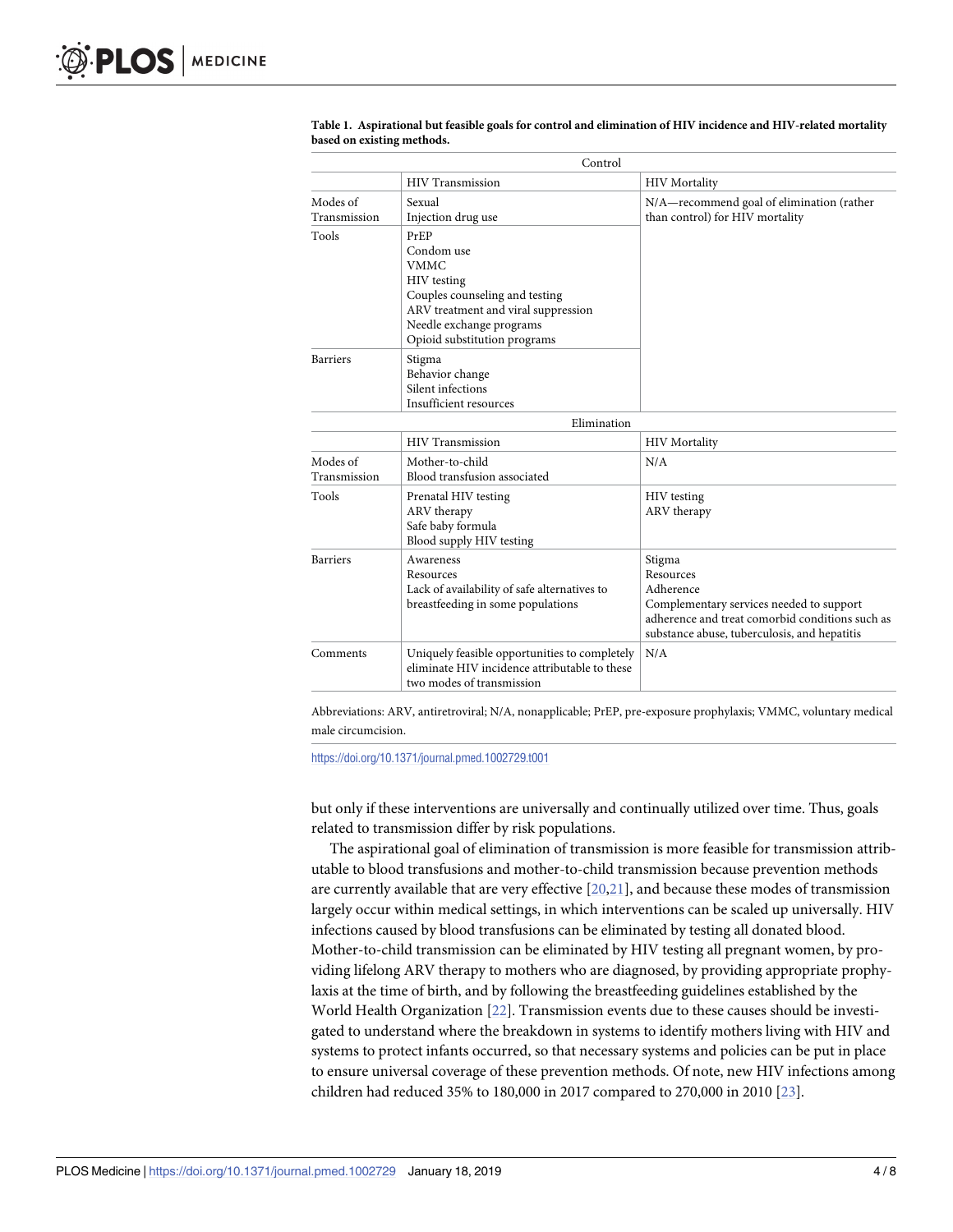<span id="page-4-0"></span>HIV transmission due to sexual behavior and injection drug use can be controlled, but elimination is not currently realistic in that the number of transmissions is considerably higher and the structural opportunities for intervention (such as in the context of perinatal care) do not exist. A realistic goal will therefore be epidemic control (e.g., to reduce HIV incidence to locally acceptable low levels, which should be defined clearly and represent considerable improvement over the status quo). Many prevention tools, both old and new, are available to reduce the transmission of HIV due to these risk behaviors. The effectiveness of ARV therapy [\[19\]](#page-7-0) and PrEP [\[4,](#page-6-0)[24\]](#page-7-0)—in addition to condom use [\[25,26](#page-7-0)], needle and syringe exchange programs  $[27]$ , and VMMC  $[2,3]$  $[2,3]$ —in reducing the risk of HIV transmission following strong adherence by HIV<sup>+</sup> and HIV<sup>-</sup> individuals, respectively, demonstrates that existing methods have the potential to greatly reduce HIV transmission. Delivering these tools in combinations and in appropriate service settings, monitoring the uptake in target populations, and monitoring for inequities in uptake will be important to maximize impact. Current ARV-based prevention strategies require substantial levels of adherence for prevention efficacy; these tools can be improved by considering long-acting formulations or shorter, on-demand approaches. A safe and effective vaccine and curative therapy, neither of which are currently available, would change the HIV prevention and treatment landscape. These types of future advancements in biomedical and behavioral prevention research are needed to achieve a goal of elimination of sexual and injection drug use transmission.

#### **HIV mortality**

Given current treatment options, elimination of HIV mortality should be an aspirational yet feasible goal. Combination ARV therapy with substantial adherence has been shown to be effective in reducing viral loads and extending the life span of PLWH [\[28\]](#page-7-0). Expanding testing programs to identify all PLWH followed by treatment initiation and adherence support for those persons who are diagnosed could lead to the elimination of mortality due to AIDSrelated complications. Deaths from HIV-related causes should be treated as sentinel events, instigating a public health investigation to understand the factors leading to treatment failure. In 2017 there were approximately 940,000 AIDS-related deaths globally [[23](#page-7-0)]. Appropriate resources will need to be made available to investigate the complex, multilevel failures that likely contribute to HIV-related mortality, including limited healthcare access, poverty, substance use, and mental health problems.

### **Current progress in controlling the HIV epidemic**

Since the 90-90-90 targets were announced in 2014, substantial progress has been made. Compiling country-level data from around the world, the Joint United Nations Programme on HIV/AIDS (UNAIDS) has summarized progress through the end of 2017 [\[29\]](#page-7-0). Although progress—in some countries, substantial progress—has been made, a number of gaps and challenges remain. It is beyond the scope of this paper to fully review global progress, but there are some conspicuous trends. Gains in epidemic control have been notably slower among men and young people, highlighting that existing interventions and programs are not equally effective across demographic groups. This is evident in the faster declines in mortality from AIDSrelated causes among women compared with men since 2000. This suggests that additional work will be necessary to increase uptake of HIV testing and treatment among groups that lag behind in the current environment. Additional marginal gains towards the 90-90-90 targets will require engaging these harder-to-reach groups.

There have also been consistent increases in HIV infections and AIDS-related deaths in Eastern Europe and Central Asia since 2000. This is in contrast to generally stable or declining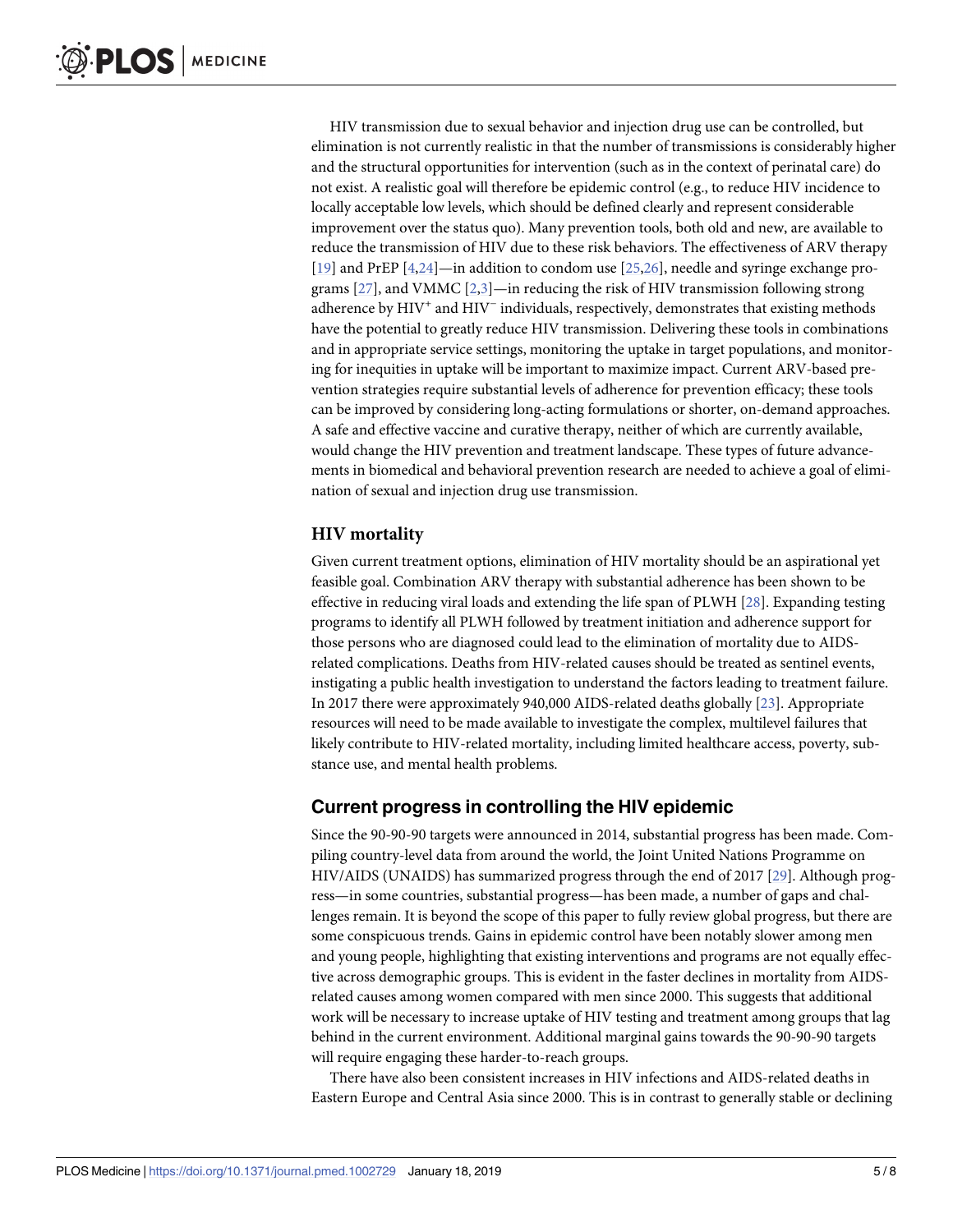<span id="page-5-0"></span>rates of HIV infections and AIDS-related deaths in other regions globally. This suggests additional dynamics that need to be understood and managed in Eastern Europe and Central Asia, in order to halt the growing epidemic in this region.

#### **Varying definitions of control: Defining feasibility**

Control of the HIV epidemic should be measured at the local, national, and global levels. To achieve control of the HIV epidemic will mean identifying local goals that result in forward progress but are achievable for a given epidemiological context, as well as identifying and implementing the means to achieve those goals. In the 2016 Prevention Gap Report, UNAIDS identified a target of fewer than 500,000 new HIV infections globally by 2020 [\[30](#page-7-0)]. To achieve this goal, the report recommends implementing the Fast-Track strategy, including achieving the 90-90-90 targets in combination with primary prevention programs. Substantial progress will be required to achieve the 90-90-90 targets globally by 2020, and, under this aspirational goal, a substantial proportion, that is 27% of PLWH, will continue to have unsuppressed viral loads (i.e., if the goals are met, about 73% of PLWH will have a suppressed viral load  $[90\% * 90\% * 90\% = 73\%]$ .

Beyond identifying methods most appropriate to measure successes and identify challenges in HIV prevention, defining epidemic control also requires identifying aspirational yet feasible goals for a given geographical region and epidemiological context. Because control is achieved within a specific geographic region, the local dynamics and epidemic characteristics must be considered in order to identify appropriate goals. Thus, although benchmarks such as the 90- 90-90 goals are helpful in planning at a global level, the target epidemiologic measures of incidence, prevalence, transmission rate, or mortality might need to be different depending on local epidemic characteristics. Goals must be identified in terms of what is aspirational, feasible, and measurable at the local, national, and global levels.

### **Additional considerations**

Any discussion of epidemic control must acknowledge the sociocultural context in which HIV exists. It will be difficult, if not impossible, to achieve control of the HIV epidemic without addressing other factors that contribute to the epidemic, such as stigma and criminalization associated with HIV infection and the need for ancillary health services.

Stigma associated with HIV infection and HIV risk behaviors continues to pose a challenge to public health programs designed to reduce HIV incidence [\[31\]](#page-7-0). Stigma can reduce the likelihood that an individual is aware of their status and seeking treatment or effective prevention tools owing to fear of testing and disclosure. Joseph Amon and colleagues [\[32\]](#page-7-0) have described the importance of measuring stigma in addition to other disease-specific indicators (e.g., HIV incidence, AIDS-related mortality) in order to track changes in the epidemic over time.

HIV prevention and treatment programs exist within larger healthcare and economic systems and PLWH, and those at risk of HIV seroconversion, have health needs beyond HIV treatment and prevention services. Mental health services, drug treatment programs, and programs ensuring continuity of care for incarcerated populations are all necessary components of a holistic approach to HIV prevention. Furthermore, these issues serve as a reminder that the populations of PLWH without a diagnosis and those at high risk of HIV infection are very heterogeneous, and there are additional challenges that can be barriers to reaching them. As programs approach the 90-90-90 goals, continued progress might be increasingly challenging because certain key populations have not been reached in individual settings, or different strategies might be required to make further progress.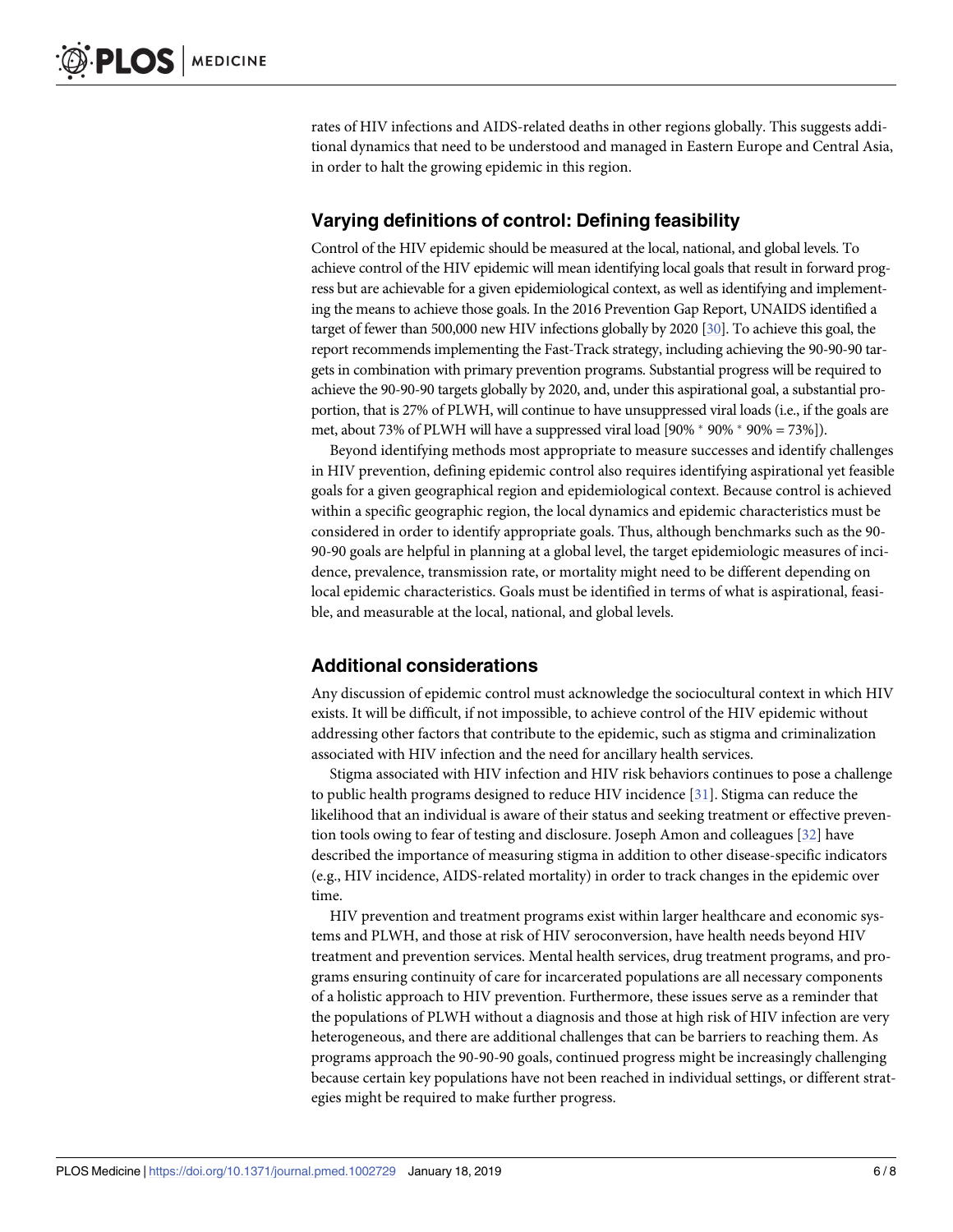#### <span id="page-6-0"></span>**Conclusions**

In this paper, we have reviewed concepts related to epidemiological control in the context of the biology and epidemiology of HIV infection and considered sociobehavioral factors that contribute to the HIV epidemic. Substantial progress has been made in the past 35 years with regard to HIV prevention, treatment, and surveillance methods; however, significant challenges remain. The global commitment to ending the HIV epidemic, exemplified through the United Nations' *Political Declaration On HIV and AIDS* [1], indicates a high degree of motivation from countries around the world to reduce morbidity and mortality due to HIV/AIDS. Existing strategies to measure and evaluate progress of HIV prevention interventions should be examined, and additional new measures should be considered in order to most effectively characterize current and future progress in stemming the epidemic. Targets related to controlling HIV incidence and AIDS-related mortality should reflect realistic capabilities of currently available interventions.

In addition to reliable data to track progress in controlling the HIV epidemic, continued research, including implementation science, will be needed to further our understanding of the most effective HIV prevention interventions and how to most effectively deploy these interventions. As outlined above, we identified elimination of HIV transmission due to mother-to-child transmission and blood transfusions as currently attainable. In order to meet this goal, however, resources will need to be allocated appropriately to ensure that appropriate interventions are broadly available, and studies will need to be conducted to understand barriers to implementation when those interventions are underutilized or ineffective. A holistic approach including surveillance, appropriate measures to track epidemic transition, and implementation science is key to continued progress in meeting global targets for control of the HIV epidemic.

#### **References**

- **[1](#page-0-0).** United Nations General Assembly. Political Declaration On HIV And AIDS: On The Fast-Track To Accelerate The Fight Against HIV And To End The AIDS Epidemic By 2030. 2016.
- **[2](#page-0-0).** Gray RH, Kigozi G, Serwadda D, Makumbi F, Watya S, Nalugoda F, et al. Male circumcision for HIV prevention in men in Rakai, Uganda: a randomised trial. Lancet. 2007; 369(9562):657–66. [https://doi.](https://doi.org/10.1016/S0140-6736(07)60313-4) [org/10.1016/S0140-6736\(07\)60313-4](https://doi.org/10.1016/S0140-6736(07)60313-4) PMID: [17321311.](http://www.ncbi.nlm.nih.gov/pubmed/17321311)
- **[3](#page-0-0).** Auvert B, Taljaard D, Lagarde E, Sobngwi-Tambekou J, Sitta R, Puren A. Randomized, controlled intervention trial of male circumcision for reduction of HIV infection risk: the ANRS 1265 Trial. PLoS Med. 2005; 2(11):e298. <https://doi.org/10.1371/journal.pmed.0020298> PMID: [16231970;](http://www.ncbi.nlm.nih.gov/pubmed/16231970) PubMed Central PMCID: PMC1262556.
- **[4](#page-0-0).** Grant RM, Lama JR, Anderson PL, McMahan V, Liu AY, Vargas L, et al. Preexposure chemoprophylaxis for HIV prevention in men who have sex with men. N Engl J Med. 2010; 363(27):2587–99. [https://](https://doi.org/10.1056/NEJMoa1011205) [doi.org/10.1056/NEJMoa1011205](https://doi.org/10.1056/NEJMoa1011205) PMID: [21091279](http://www.ncbi.nlm.nih.gov/pubmed/21091279); PubMed Central PMCID: PMC3079639.
- **[5](#page-0-0).** Baeten JM, Donnell D, Ndase P, Mugo NR, Campbell JD, Wangisi J, et al. Antiretroviral prophylaxis for HIV prevention in heterosexual men and women. N Engl J Med. 2012; 367(5):399–410. [https://doi.org/](https://doi.org/10.1056/NEJMoa1108524) [10.1056/NEJMoa1108524](https://doi.org/10.1056/NEJMoa1108524) PMID: [22784037](http://www.ncbi.nlm.nih.gov/pubmed/22784037); PubMed Central PMCID: PMC3770474.
- **[6](#page-0-0).** Stover J, Rosen JE, Carvalho MN, Korenromp EL, Friedman HS, Cogan M, et al. The case for investing in the male condom. PLoS ONE. 2017; 12(5):e0177108. <https://doi.org/10.1371/journal.pone.0177108> PMID: [28510591](http://www.ncbi.nlm.nih.gov/pubmed/28510591); PubMed Central PMCID: PMC5433691.
- **[7](#page-0-0).** Wilson DP, Donald B, Shattock AJ, Wilson D, Fraser-Hurt N. The cost-effectiveness of harm reduction. Int J Drug Policy. 2015; 26 Suppl 1:S5–11. <https://doi.org/10.1016/j.drugpo.2014.11.007> PMID: [25727260](http://www.ncbi.nlm.nih.gov/pubmed/25727260).
- **[8](#page-0-0).** Mukandavire C, Low A, Mburu G, Trickey A, May MT, Davies CF, et al. Impact of opioid substitution therapy on the HIV prevention benefit of antiretroviral therapy for people who inject drugs. AIDS. 2017; 31(8):1181–90. <https://doi.org/10.1097/QAD.0000000000001458> PMID: [28323752.](http://www.ncbi.nlm.nih.gov/pubmed/28323752)
- **[9](#page-0-0).** UNAIDS. 90-90-90: An ambitious treatment target to help end the AIDS epidemic 2014 [cited 2018 Mar 1]. Available from: [http://www.unaids.org/en/resources/documents/2017/90-90-90.](http://www.unaids.org/en/resources/documents/2017/90-90-90)
- **[10](#page-0-0).** Stover J, Bollinger L, Izazola JA, Loures L, DeLay P, Ghys PD, et al. What Is Required to End the AIDS Epidemic as a Public Health Threat by 2030? The Cost and Impact of the Fast-Track Approach. PLoS